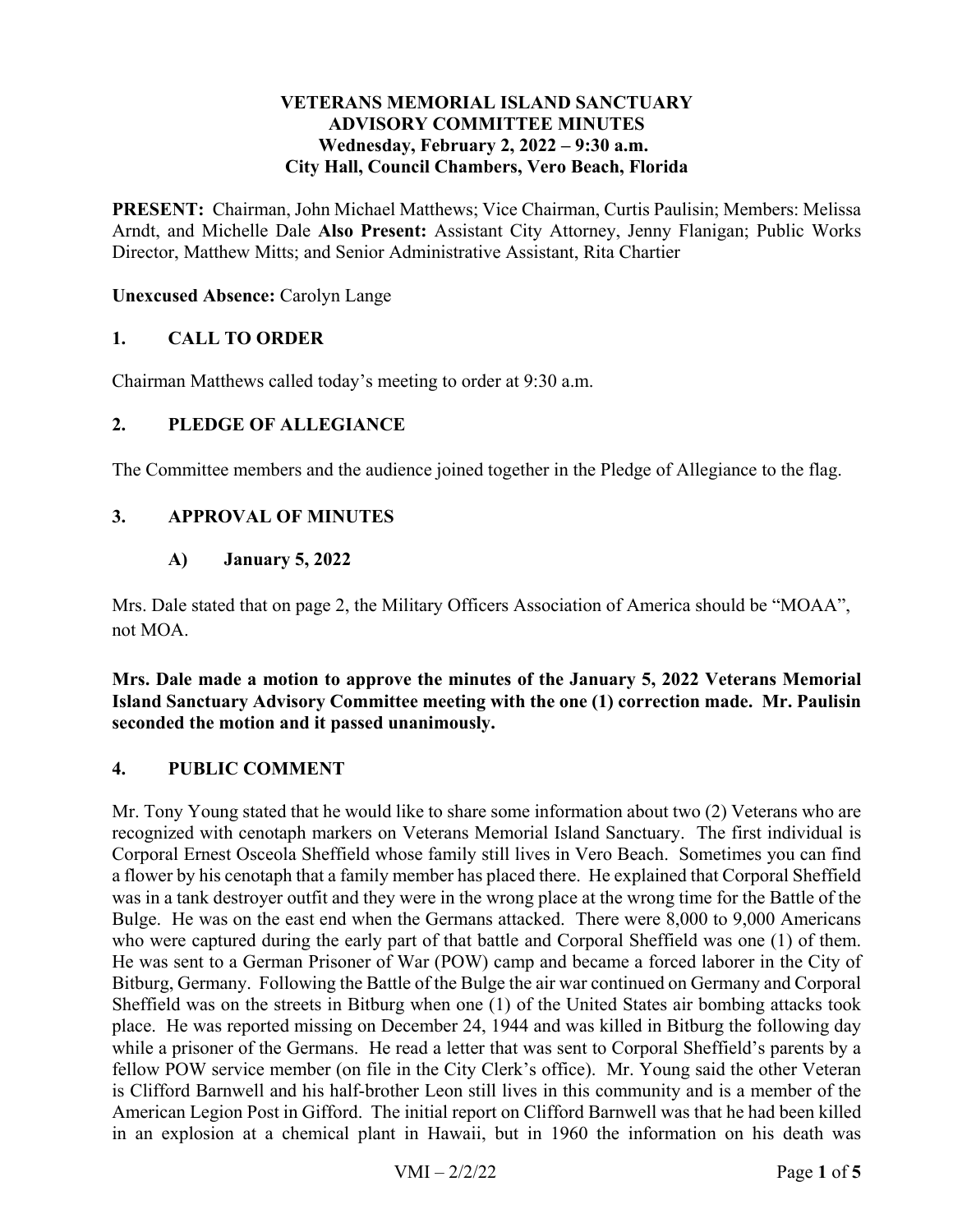unclassified. He explained that Pearl Harbor has three (3) bays or lochs that have access to water and two (2) of them were hit in a surprise attack. The Navy had all of their logistics, ammunition, fuel, etc. on 30 ships tied up in the lochs. Clifford was unloading a ship that contained mortar rounds and something happened that set off all the ammunition on board and it erupted. The fire quickly spread among the ships. In all, nine (9) ships were destroyed and this became known as the "West Loch ships about four (4) miles out to sea and dropped them. Any type of remains on those ships were and another 300 that were wounded. He stated that he is meeting with Clifford's half-brother Disaster" in May1944. The disaster lasted almost 24 hours and then they took the remnants of the never recovered. Somewhere around 1990 Congress acknowledged they knew what happened, so all of the markers at the National Cemetery in Pearl Harbor that were listed as "Unknown" victims were amended to read "Unknown, West Loch Disaster May 21, 1944". There were about 160 men killed tomorrow to get the rest of the details.

 recognized with cenotaphs. Mr. Matthews thanked Mr. Young for helping them to remember the history of those who are

 look for the remains of all the people who were lost in combat. They identify the individuals using DNA so they can give closure to the families. Mr. Young explained that the Department of Defense POW/MIA Accountability Office continues to

Mrs. Dale said it is important to remember the Veterans and share their stories. If we do not remember them then they are gone, but if we talk about them, say their names, and share their stories, they are still with us. She thanked Mr. Young.

Mr. Matthews asked if an armed forces member is lost by friendly fire are they awarded the Purple Heart Medal.

Ms. Arndt replied that there was a period of time that the military awarded the Purple Heart for friendly fire, but not anymore.

 up with a monument for Veterans Memorial Island Sanctuary in honor of the World War II (WWII) Veterans. It is coming along nicely and they are meeting tomorrow with various engineers who will be pricing out the project. Hopefully in the near future they will go public with the project and start raising funds. She likes to ask people for money particularly when it is for a good cause, so she hopes it would be wonderful to have an audio device on the Island so that people could hear the stories Mrs. Barbara Ruddy stated that she is proud to be a part of a small group whose objective is to come she is successful. She said as she was listening to Mr. Young talk about those Veterans, she thought about these individuals.

 Mr. Matthews explained that the Military Officers Association of America (MOAA), Mr. Young, and Mr. Carroll Oates are taking the lead on that project. They have been talking about this for quite a while and it is certainly important to honor and remember the WWII Veterans.

## **5. NEW BUSINESS**

## **A) Memorial Service on the Island for Edmund Bradley**

 Mr. Matthews announced that they received a request to use the Island for a memorial service for Edmund Bradley. They looked over his DD Form 214 and he was an honorably discharged Veteran.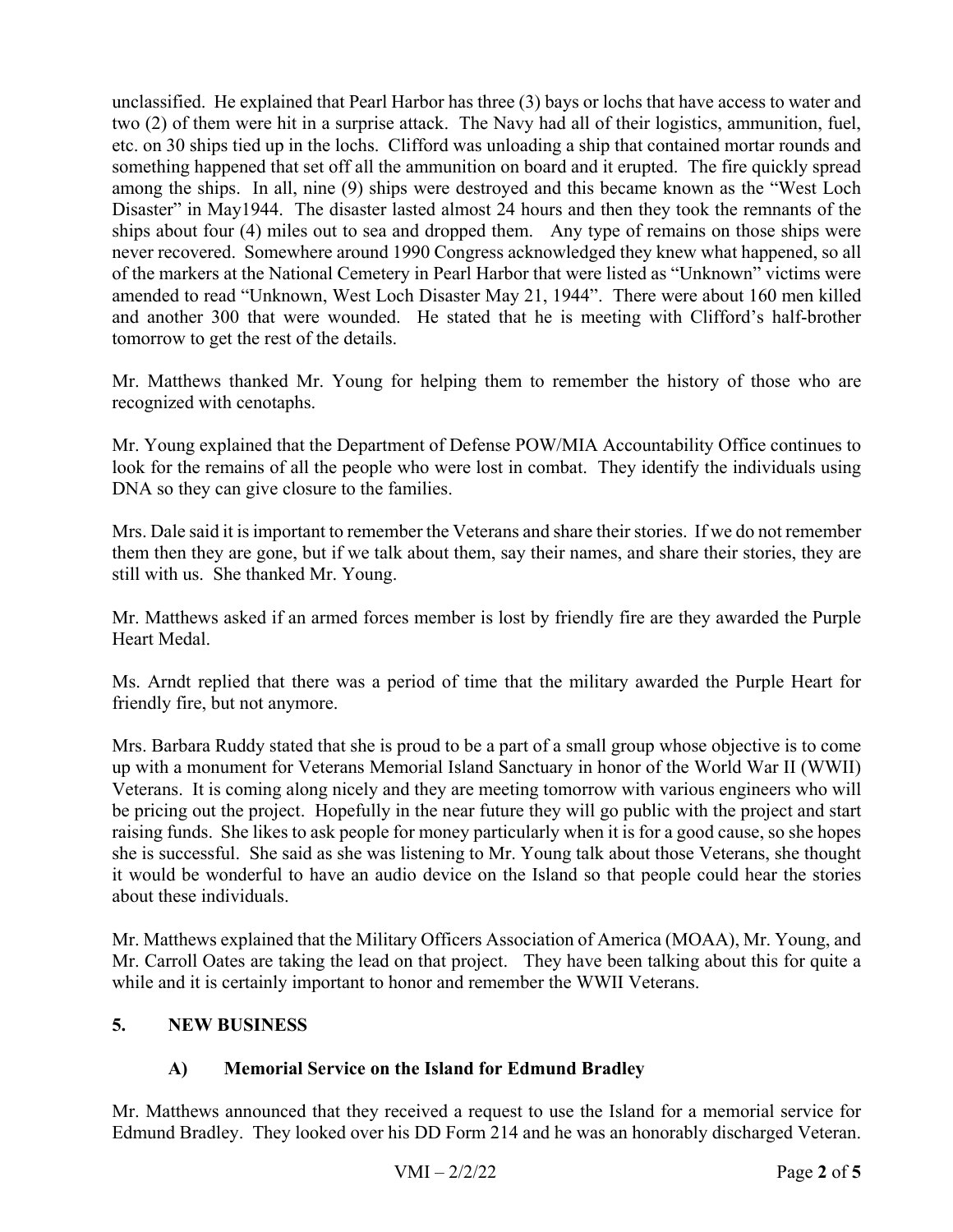The application has been signed by all required parties. The memorial service was held on January 29, 2022.

## **Mr. Paulisin made a motion to approve the use of the Island for the memorial service. Mrs. Dale seconded the motion and it passed unanimously.**

 if it is possible for people to google that information and it will take them to that spot on the City's Mr. Paulisin stated that Ms. Chase Mariposa contacted him to find out where she could get the application to use the Island. He said he was able to direct and help her, but he would like to know website.

Ms. Jenny Flanigan, Assistant City Attorney, said that is a good point, because people probably would not think to look under Recreation for that information. She said they will try to make that form and information more prominent.

# **6. OLD BUSINESS**

# **A) Update on the Repair of the World War I Monument**

 Mr. Matthews explained that the bayonet was damaged on the World War I (WWI) monument, but cost about \$1,600 for the work and most of that was paid for by Mrs. Kathie Schumann and the rest was paid for by MOAA. He said now it is done and paid for and hopefully it will not get damaged they are not sure how it happened. The company who cast the monument came and did the repair. It again.

 so that saved them about \$500. Mr. Young explained that when the Public Works Department found out the generator needed higher amperage to do the repair work, they reached out to Mr. Bill Bryant. Mr. Bryant in turn reached out to his contacts and found the correct generator to do the job. They did not have to rent a generator,

## **B) World War II Memorial/Stage**

 Mr. Matthews said they all know they need a stage for the Island and if they build one (1) perhaps they could honor the WWII Veterans on the front of it. They could use the European Theater, the Pacific Theater, or some of the other events pertaining to WWII on the front of it. There have been some volunteers that have come forward to talk about ideas. There will be something presented soon and they might have a Power Point presentation about it at their next meeting.

# **C) Update on the Trimming or Windowing of the Mangroves around the Island**

Mr. Matthews said they talked about trimming or cutting windows in the mangroves around the Island. It would be nice to open up some areas where there are benches, but they cannot just cut them without approval.

 cannot just hack away at the mangroves without a moderate amount of environmental permitting. Mr. Matthew Mitts, Public Works Director, explained that they also do mangrove trimming in Riverside Park along the water and by the Marina. He said Mr. Matthews was correct in saying they They are going through that process now to get a permit. They will bring the plan back to their Committee to make sure it is compatible with all the uses they are foreseeing in the future.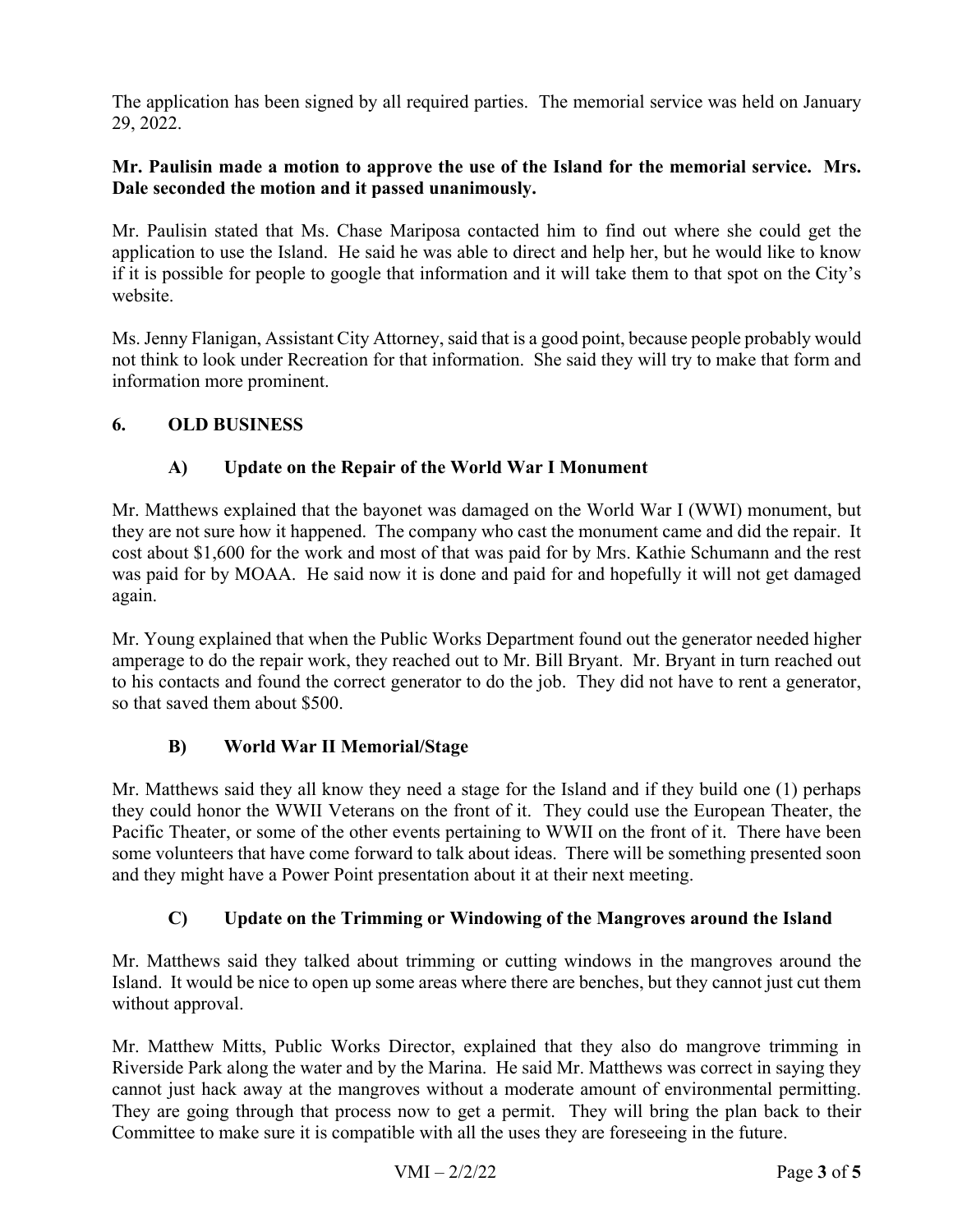Mr. Matthews said that some of the mangroves are good because they shield the Island from the noise and music when people are launching their boats.

 the canopy around the Island. That is what helps create the peaceful atmosphere of the Sanctuary. They obviously would not want to cut everything because it would not be compatible with the use of Mr. Mitts said he agrees that when you walk out on the Island the sound kind of disappears because the Island.

# **7. CHAIRMAN'S MATTERS**

 Mr. Matthews said that he was invited by the Marine Corps League to present a Good Citizenship him and presented him with a Proclamation from the County. He said it is amazing what these young men and women are doing to show their ability to be leaders and what they contribute to the community. It was a very impressive ceremony. award to a young gentleman, Logan Riley Griffiths who became an Eagle Scout. The group honored

 Mr. Matthews stated that January 31, 1968 was the deadliest day of the Vietnam War. They lost 246 military personnel on that day. Vietnam Veterans Day is March 29<sup>th</sup>, but they don't usually have a ceremony for it.

 about four (4) days for the famous flag raising on Mount Suribachi. Mr. Matthews said that 77 years ago, on February  $19<sup>th</sup>$  the Marines landed on Iwo Jima and it took

## **8. MEMBER'S MATTERS**

Mrs. Dale announced that there will be a Veteran and Family picnic this Saturday, February 5<sup>th</sup> at the Dale J. Kridlo. The picnic starts at 11:00 a.m. and goes until 3:00 p.m. It is a free picnic for Indian River County Veterans and their families. They will have entertainment, food, prizes, and children's Indian River County Fairgrounds. This year's event was named in honor of her son Army Corporal games, so it will be a wonderful day.

 Tournament that will be held on June 18, 2022. It is a fundraiser to help provide homes for the Veterans of Indian River County. Mr. Paulisin announced that he finalized the paperwork and information on the Veteran Golf

 that an effort is being made to receive some of those funds for the replacement of the bridge to Mrs. Ruddy stated there is money available across the United States for infrastructure and she hopes Veterans Memorial Island.

 copy of it at their meeting this afternoon. He said most of the Veterans are more mature and they are causing them a lot of undo stress. They are working hard to have that software reinstalled.<br>VMI – 2/2/22 Page 4 of 5 Mr. Rob Medina, Representative for Congressman Bill Posey, thanked the Committee for everything they do for Veterans and he thanked Mr. Young for the wonderful history lesson. He said that Veterans have been using the travel kiosks to submit their travel expenses when they go to a Veterans appointment or to the VA Hospital. He explained that the travel reimbursement software has been removed from the kiosks. Congressman Posey has been fighting tooth and nail with the Administration to get it back. He submitted a letter to the Veterans Council and they will receive a having difficulty doing the paperwork. They are being referred to the online applications, which is